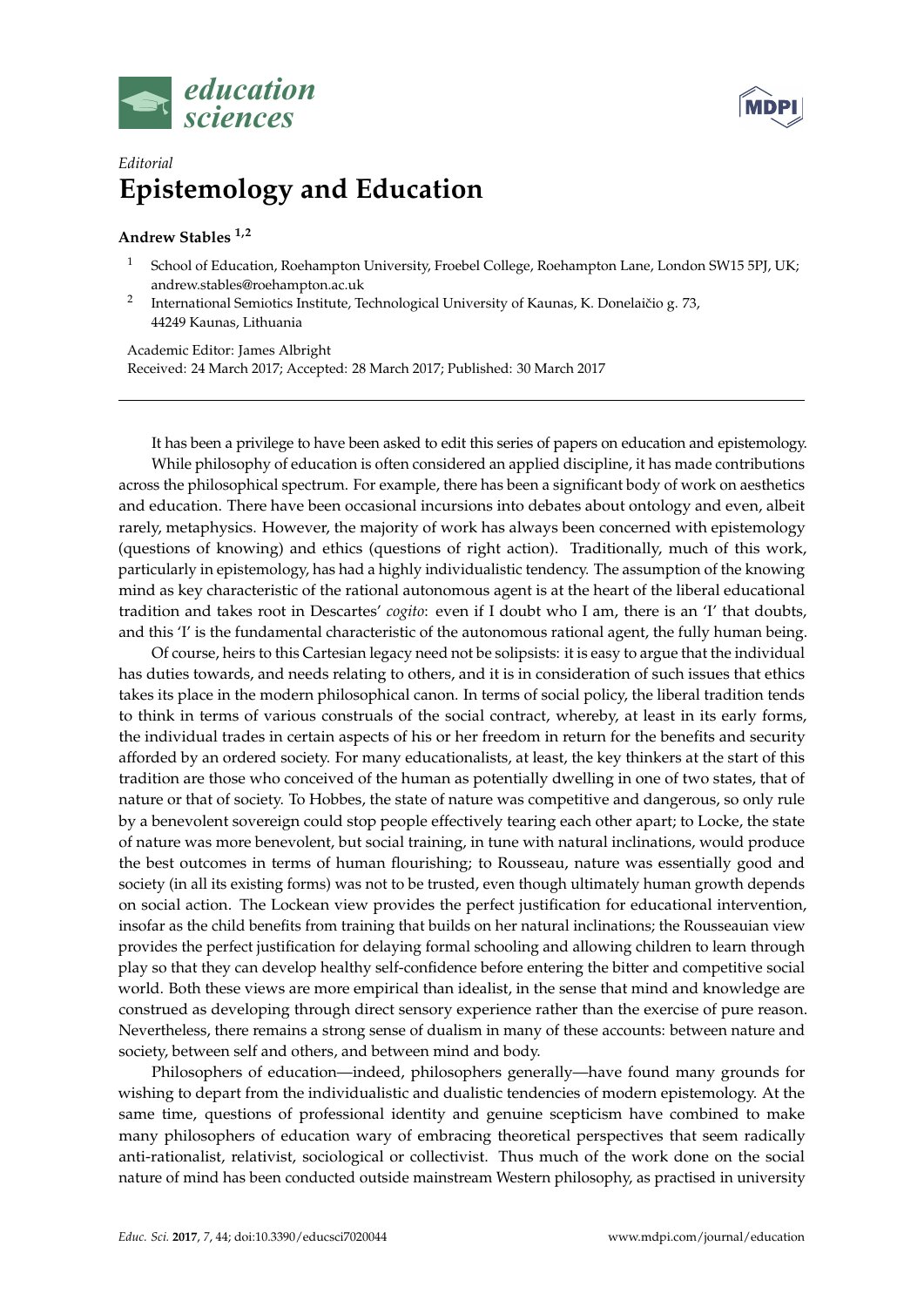departments of that name: one might think of the work of the Russian school of Vygotsky, Bakhtin and others, for example, which is often categorised more as psychology than philosophy, though it does not sit easily within modern psychology either. Much work on constructivism is rarely regarded as philosophy, though it has produced dominant explanations of how we come to know: individual, Piagetian constructivism has been often categorised as psychology; social constructivism as sociology. Philosophers have been mindful of the need to protect a space for philosophy in these debates, often at the cost of not engaging with dominant theories in the field of educational theory more broadly.

In recent years, there has been increased interest in mainstream philosophy in questions that cross these traditional boundaries: in social epistemology, and in virtue epistemology, for example. The contributions to this special edition reflect well this broadened range of interest in epistemology within educational theory, and within the philosophy of education network. Marianna Papastephanou [\[1\]](#page-2-0) tackles the central issue identified above head-on. She argues that in order to bring epistemology and ethics together in the service of education, we are required to reject out long-held belief in curiosity as an apolitical rational virtue. Instead, we must accept that disinterested (that is, impartial) curiosity has never been truly disinterested but is itself a socio-historical construction. Kai Horsthemke [\[2\]](#page-2-1) makes a similarly controversial, but very different claim, that 'indigenous knowledge' 'involves at best an incomplete, partial or, at worst, a questionable understanding or conception of knowledge.' While Papastephanou might be seen as challenging the philosophical establishment in some respects, Horsthemke is defending the power of philosophical analysis against what he sees as over-politicised rhetoric. He does not deny that indigenous beliefs can be of great practical value, but he rejects the claim that it is philosophically valid to replace truth-based propositional knowledge with 'way-based' cultural tradition. Between them, these two papers pose very important questions about the power and limitations of philosophy, and about the appropriate relationship between philosophy and social theory: these are big questions that yield no easy answers.

Claudia Schumann [\[3\]](#page-2-2) contributes to the debate a defence against the argument that feminism undermines epistemology through politicising it. Feminist critique does not merely reduce philosophy to sociology by dealing with issues of power or lapsing into thoroughgoing relativism. Rather, feminist epistemologies have contributed to opening up the question of objectivity which (echoing Papastephanou's critique of curiosity) has too often been construed as unproblematic. Issues of power and position are inextricably tied to the process of converting facts to knowledge, and Schumann argues that we inhibit our quest for true objectivity if we deny this to be the case.

Nigel Tubbs [\[4\]](#page-2-3) argues that epistemological questions have often been pursued not only as separate from ethical questions, but as separate from educational issues too. Tubbs' concern is therefore to see epistemology as education in line with 'the Delphic maxim: know thyself'. Tubbs reminds us that modern epistemology was born not in a certain methodology producing unquestionable outcomes but rather in Socrates' questioning of every claim to knowledge. The rejection of certain knowledge is reflected in modern relativism, but such relativism does not necessarily tell individuals anything about how to live their lives. It is only when people question their own experiences as epistemological that they will have any real power to do something positive in the world.

Ronald Barnett and Søren Bengtsen [\[5\]](#page-2-4) consider the impact of social changes on the role of the university and its claims to knowledge creation. This work draws on philosophy and the sociology of knowledge to claim that digitisation and the postmodern condition more broadly have destabilised and fragmented knowledge, such that the university now reflects a world of 'ethno-epistemic assemblages'. From this we can glean important insights about how the nature of knowledge changes and about the shifting status of disciplinary practices (for example, the current dominance of mathematics and technological applied science). In response to this existential crisis, we have recourse to the enduring value of thinking, and in particular, ecological thinking, that enables us to reflect on the many changes that have upset many liberal humanist assumptions about the role of the university.

Indeed, taken together, these papers provide a powerful set of invitations to us all to re-think what we take for granted in our understandings both of what knowing is and of how it might be arrived at.